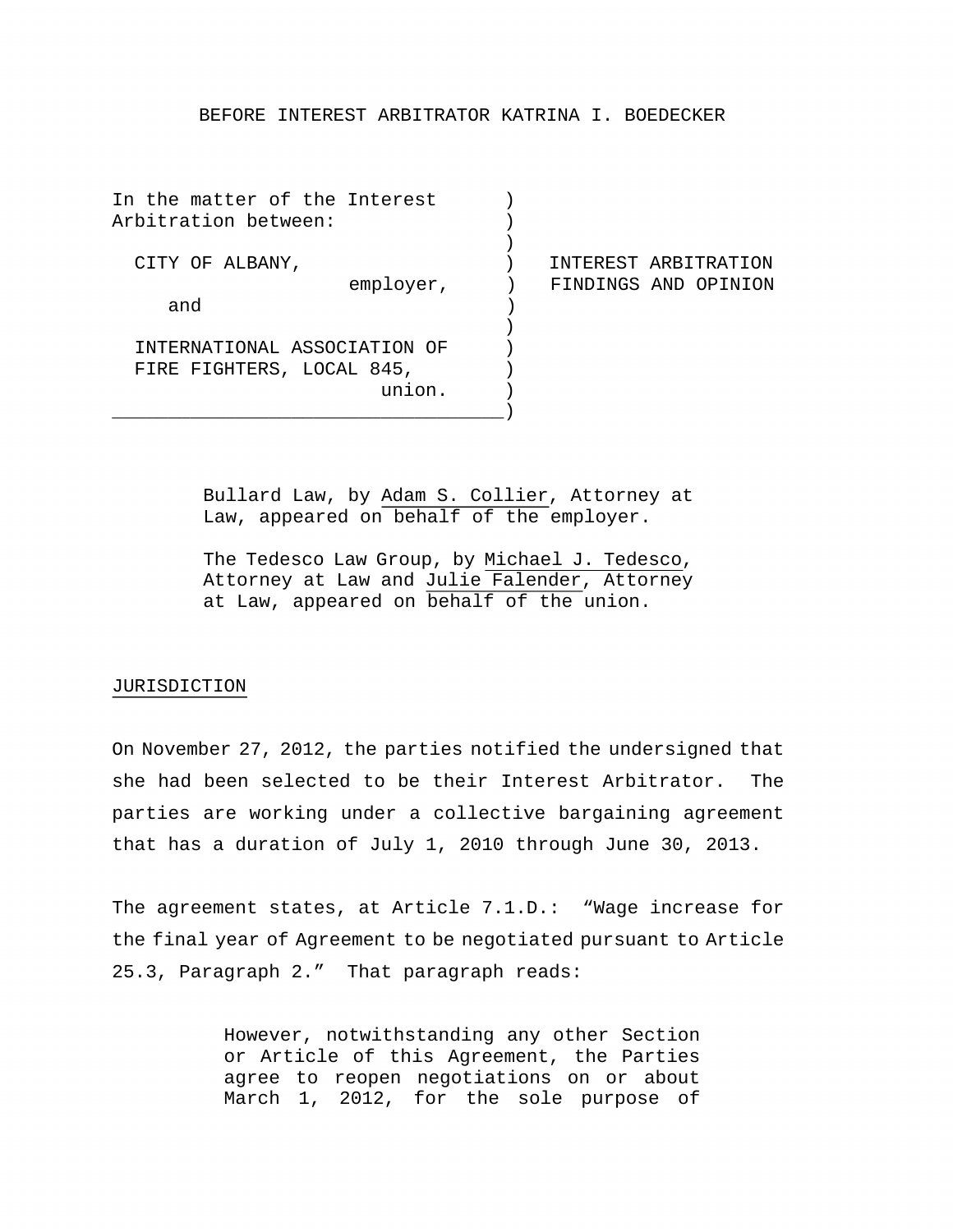negotiating an across-the-board salary increase under Article 7.1, Wages, to be effective during the final year of this Agreement. The Parties agree that these negotiations will be subject to a ninety (90) day timeline rather that the statutorily required one hundred fifty (150) days. That is, either Party may request mediation after ninety (90) days.

The parties were unable to reach an agreement on the wage reopener during negotiations. The City of Albany fire fighters are prohibited from striking. Therefore, the parties submitted the wage issue to Interest Arbitration pursuant to ORS 243.746.

The Interest Arbitration hearing was held February 26, 2013, in Albany, Oregon. The parties stipulated that the matter is properly before the Interest Arbitrator. The parties submitted post-hearing briefs.

#### RELEVANT STATUTORY LANGUAGE

ORS 243.746(4) provides in relevant part:

Where there is no agreement between the parties, or where there is an agreement but the parties have begun negotiations or discussions looking to a new agreement or amendment of the existing agreement, unresolved mandatory subjects submitted to the arbitrator in the parties' last best offer packages shall be decided by the<br>arbitrator. Arbitrators shall base their Arbitrators shall base their findings and opinions on these criteria giving first priority to paragraph (a) of this subsection and secondary priority to paragraphs (b) to (h) of this subsection as follows: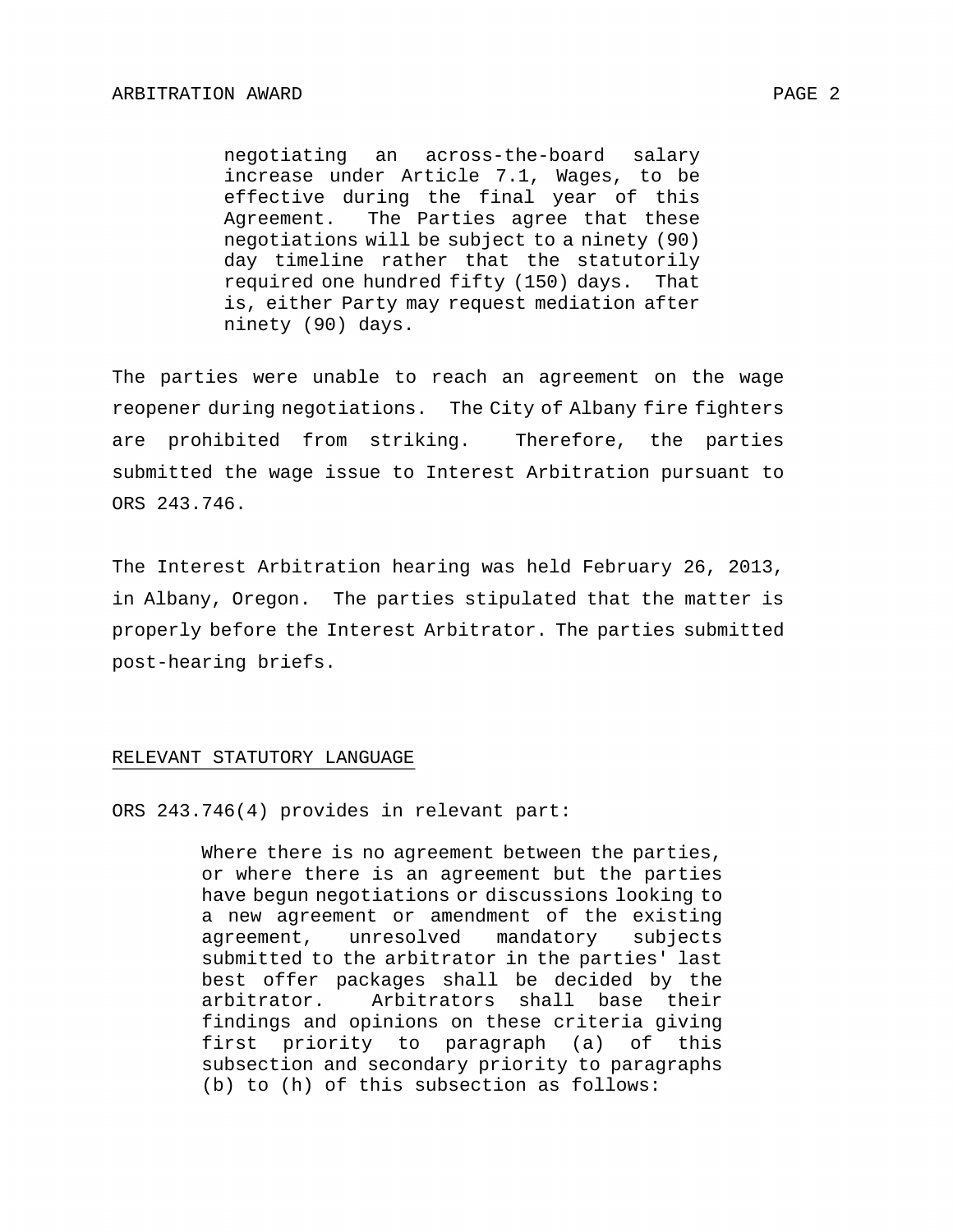(a) The interest and welfare of the public.

(b) The reasonable financial ability of the unit of government to meet the costs of the proposed contract giving due consideration and weight to the other services, provided by, and other priorities of, the unit of government as determined by the governing body. A reasonable operating reserve against future contingencies, which does not include funds in contemplation of settlement of the labor dispute, shall not be considered as available toward a settlement.

(c) The ability of the unit of government to attract and retain qualified personnel at the wage and benefit levels provided.

(d) The overall compensation presently received by the employees, including direct wage compensation, vacations, holidays and other paid excused time, pensions, insurance benefits, and all other direct or indirect monetary benefits received.

(e) Comparison of the overall compensation of other employees performing similar services with the same or other employees in comparable<br>communities. As used in this paragraph, communities. As used in this paragraph, "comparable" is limited to communities of the same or nearest population range within Oregon.<br>Notwithstanding the provisions of this Notwithstanding the provisions of this paragraph, the following additional definitions of "comparable" apply in the situations described as follows:

(A) For any city with a population of more than 325,000, "comparable" includes comparison to out-of-state cities of the same or similar size;

(B) For counties with a population of more than 400,000, "comparable" includes comparison to out-of-state counties of the same or similar size; and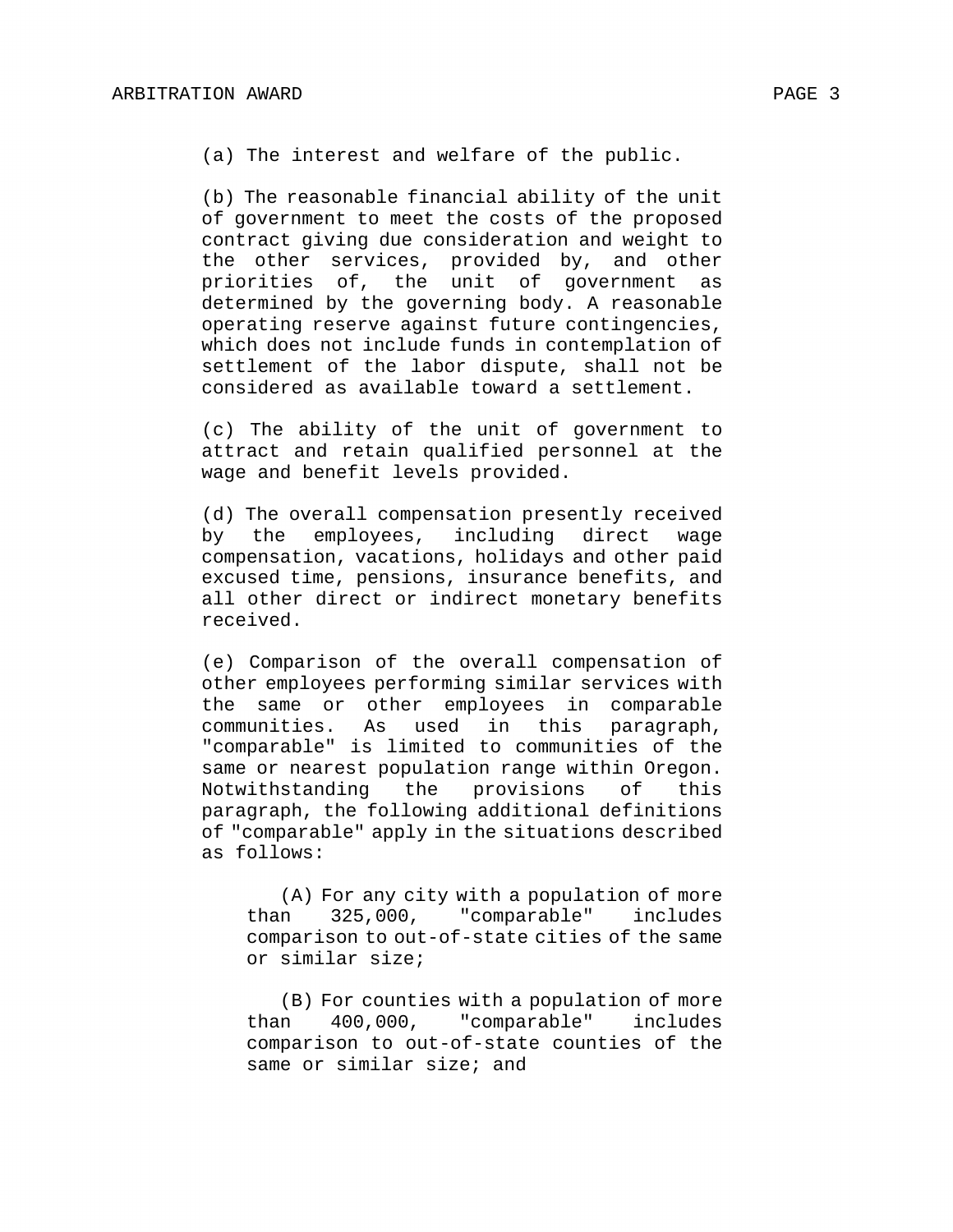(C) For the State of Oregon, "comparable" includes comparison to other states.

(f) The CPI-All Cities Index, commonly known as the cost of living.

(g) The stipulations of the parties.

(h) Such other factors, consistent with paragraphs (a) to (g) of this subsection as are traditionally taken into consideration in the determination of wages, hours, and other terms and conditions of employment. However, the arbitrator shall not use such other factors, if in the judgment of the arbitrator, the factors in paragraphs (a) to (g) of this subsection provide sufficient evidence for an award.

#### LAST BEST OFFERS

As the Interest Arbitrator, I am to determine which last, best offer, either from the employer or the union, better meets the statutory criteria of ORS 243.746(4).

## Employer's Last Best Offer dated February 12, 2013

Wages 7.1.D. There shall be no across-the-board general salary increase during the period of July 1, 2012 – June 30, 2013. Employees shall continue to be eligible for step increases during this period.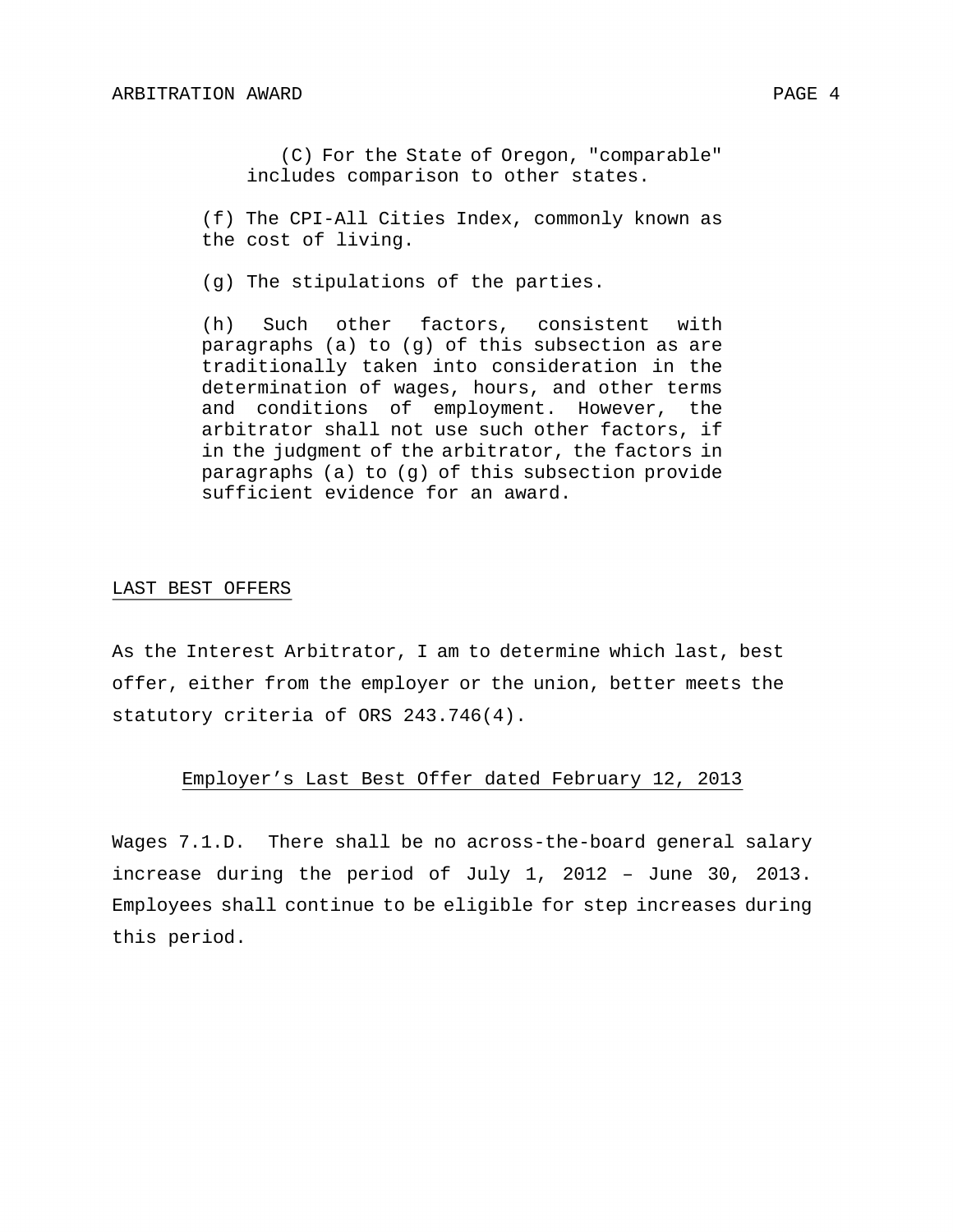#### Union's Last Best Offer dated February 7, 2013

Wages 7.1.D. Effective July 1, 2012, employees shall be provided a two percent (2%) salary increase. These new salaries shall be reflected in the wage schedule attached to this Agreement and marked Appendix A-3.

#### BACKGROUND

The International Association of Fire Fighters, Local 845, represents a bargaining unit of 68 employees in five different job classifications. Those classifications are fire fighter, apparatus operator, Lieutenant, and Deputy Fire Marshall I and II. There are 64 employees in fire suppression jobs; 4 in fire prevention jobs.

Albany is the 11th largest city in Oregon. In 2011, its population was 50,518. Interestingly, the city spans two counties. Albany is the county seat of Linn County. With 42,900 residents in Linn County, it is the largest city in that county. The rest of Albany's population (7,258) resides in Benton County, which makes Albany the second largest city in that county. This split between two counties impacts Albany's property tax allotment, which is the employer's largest revenue stream.

The city is governed by an elected, non-partisan Mayor and a six member city council. City Manager Wes Hare runs the employer's day to day matters. There are approximately 425 employees on staff; 79 employees are in the Police Department compared to the 68 employees in the Fire Department.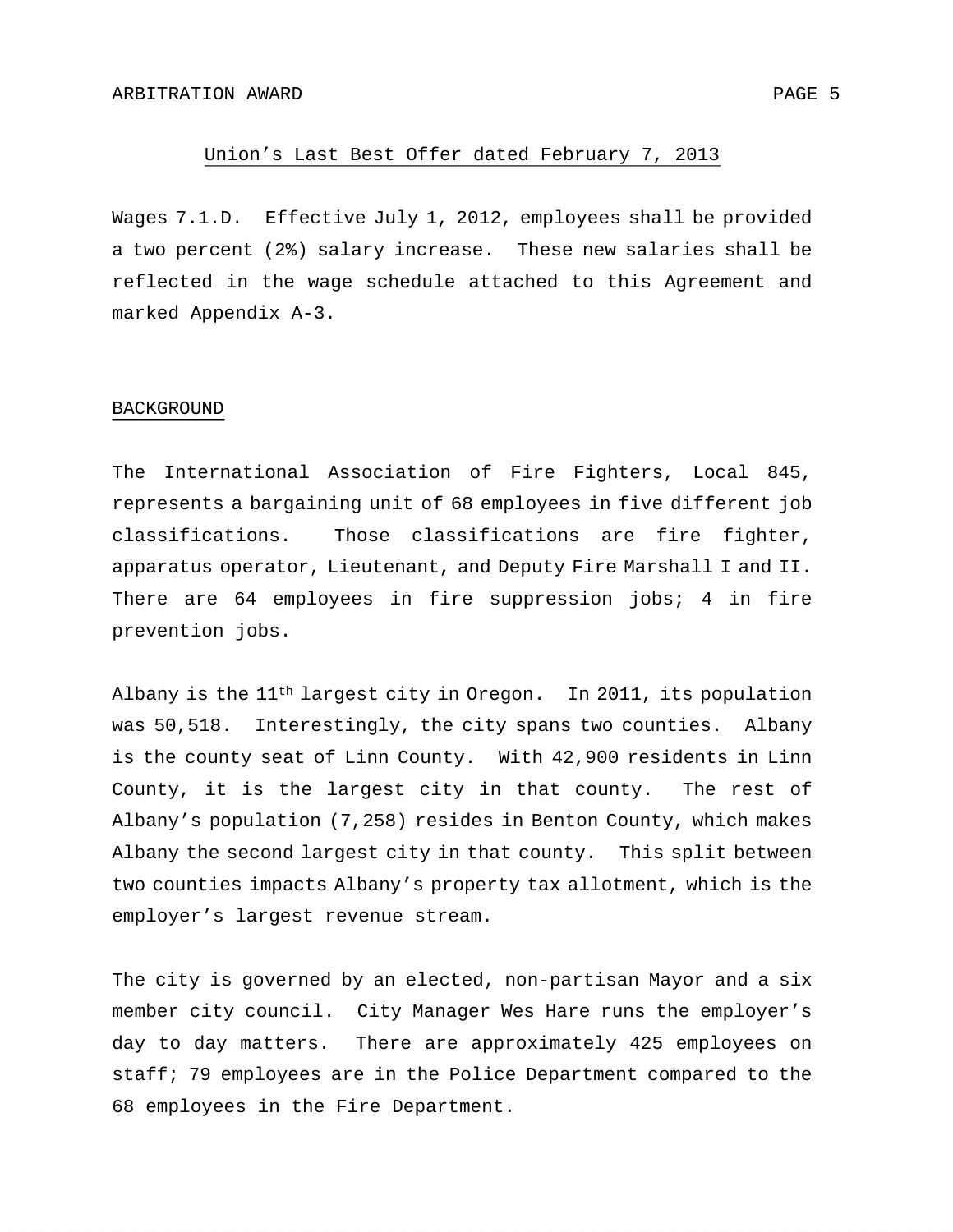Recently, the employer commissioned a survey of its citizens to determine their evaluation of city services. Fire suppression was the highest ranked city service with an 85.6% approval rating. The citizens ranked Emergency Medical Services, delivered by the Fire Department, as the next highest approved city service with an 84% approval. The citizens rated their approval of these two functions of the fire department higher than the services of the Police Department, Senior Services, Recreation Programs, City Parks, and Festivals.

Also recently, the citizens of Albany passed a Police and Fire Public Safety levy. They approved increasing the tax rates from \$ .95 per \$1,000 to \$1.15 per \$1,000.

The bargaining unit took a wage freeze in the first year of this collective bargaining agreement, fiscal year 2010-2011. It was the first bargaining unit of the employer to agree to a wage freeze.

#### ANALYSIS

### Interest and Welfare of the Public

The state statute, at ORS 243.746(4) directs an Interest Arbitrator, when deciding which parties' last best offer should be awarded, to give first priority to the "interest and welfare of the public". The public interest can be addressed with a fiscally reasonable last best offer; the public welfare can be addressed with a last best offer that will maintain a trained work force.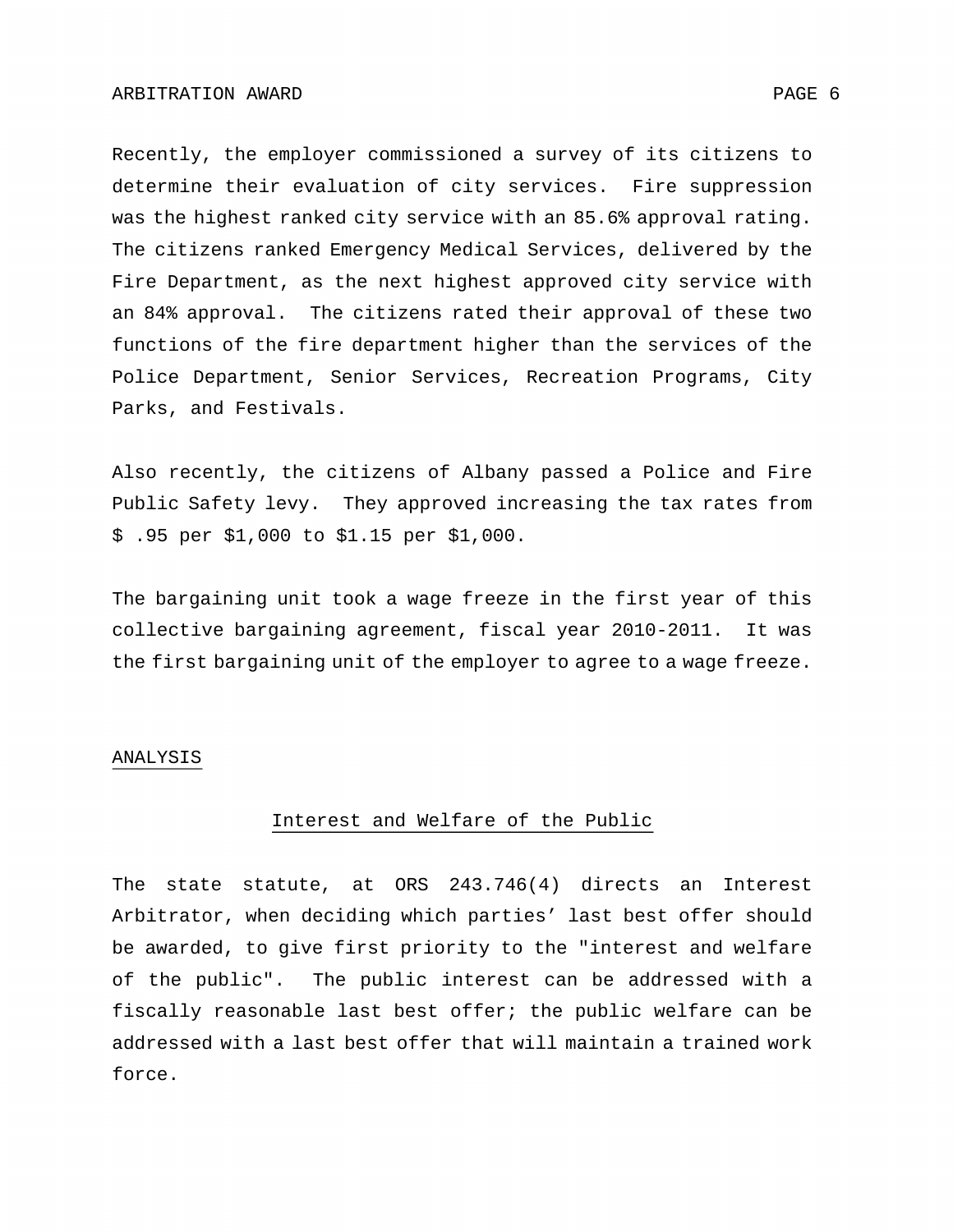Fiscally reasonable package –

The union is proposing a 2% wage increase for fiscal year 2013, which runs from July 1, 2012 through June 30, 2013. Both parties stipulated that the cost of the union's proposal is \$125,776.

The employer asserts that it has a "relative inability to pay" for the union's proposed wage increase. This is really an argument under the secondary criteria of the statute. ORS 243.746(4) provides that an Interest Arbitrator must give first priority to sub-section (a) "The interest and welfare of the public" in the final findings and opinion. Then an Interest Arbitrator can give secondary priority "to paragraphs (b) to (h) of this subsection". Sub-section (b) directs the Interest Arbitrator to consider the "reasonable financial ability of the [city] to meet the costs of the proposed contract" while weighing the other services and priorities of the city and allowing for a "reasonable operating reserve". The employer has the burden of proof to establish an inability to pay. The burden must be met by more than mere speculation. An unwillingness to pay does not satisfy the burden.

City Manager Hare testified about the employer's financial outlook. He agreed with the recent Moody's report about the employer's financial condition:

- The employer has a "modestly-sized but relatively stable tax base",
- Its financial operations are "buttressed by available reserves outside the general fund",
- It has a "relatively weak general fund reserves relative to its peers",
- It has "slightly below-average wealth measures", and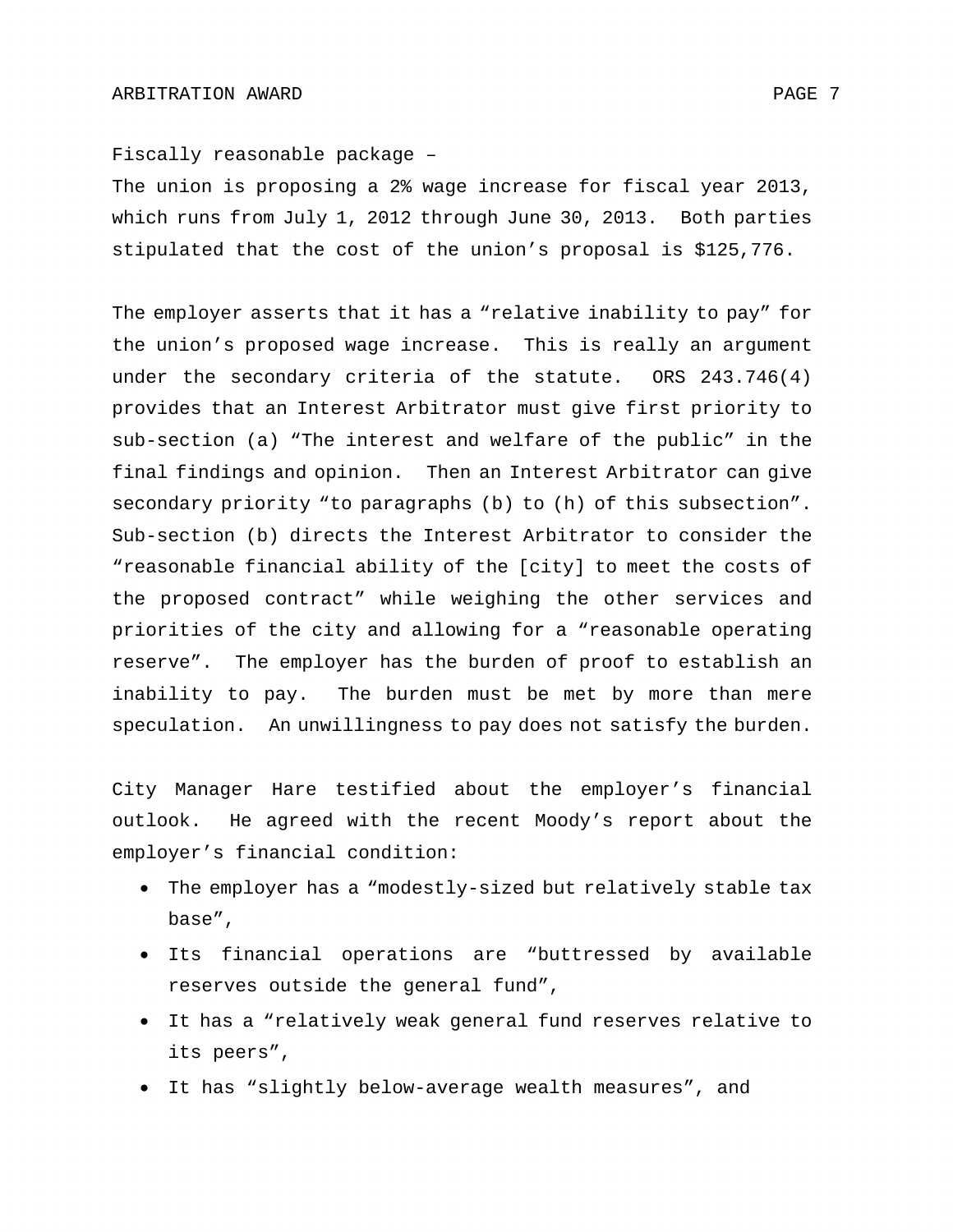• It is challenged by "overlapping tax rate compression and limited assessed value growth."

Finance Director Stewart Taylor confirmed that the ending fund balance was currently about 10%. He expressed that he wanted it to be higher. He also acknowledged that property taxes have produced increased revenues in each of the past three years; although he pointed out that the rate of growth has slipped.

Hare testified that the history of high compensation for the fire fighters prompted the employer to propose a wage freeze.

Union witness Michele Schafer gave her analysis of the financial health of the employer. Schafer has served as the Director of the Department of Labor Issues and Collective Bargaining for the International Association of Fire Fighters for the past 13 years. Schafer concluded that the employer would have little difficulty absorbing the \$126,000 in additional labor costs annually. Schafer testified about the following signs of the employer's financial health:

- The employer's asset to liability ratio at the end of fiscal year 2012 (FY 12) was 2.22. That means that the employer had general fund assets of \$2.22 for each \$1.00 in general fund liabilities. This shows a positive ratio that increased from FY 11 to FY 12.
- The general fund balance increased about 4% from FY 11 to FY 12. Cash at the end of FY 12 was sufficient to cover over 100% of the general fund balance. The percentage of cash is important because to be available for appropriation, the fund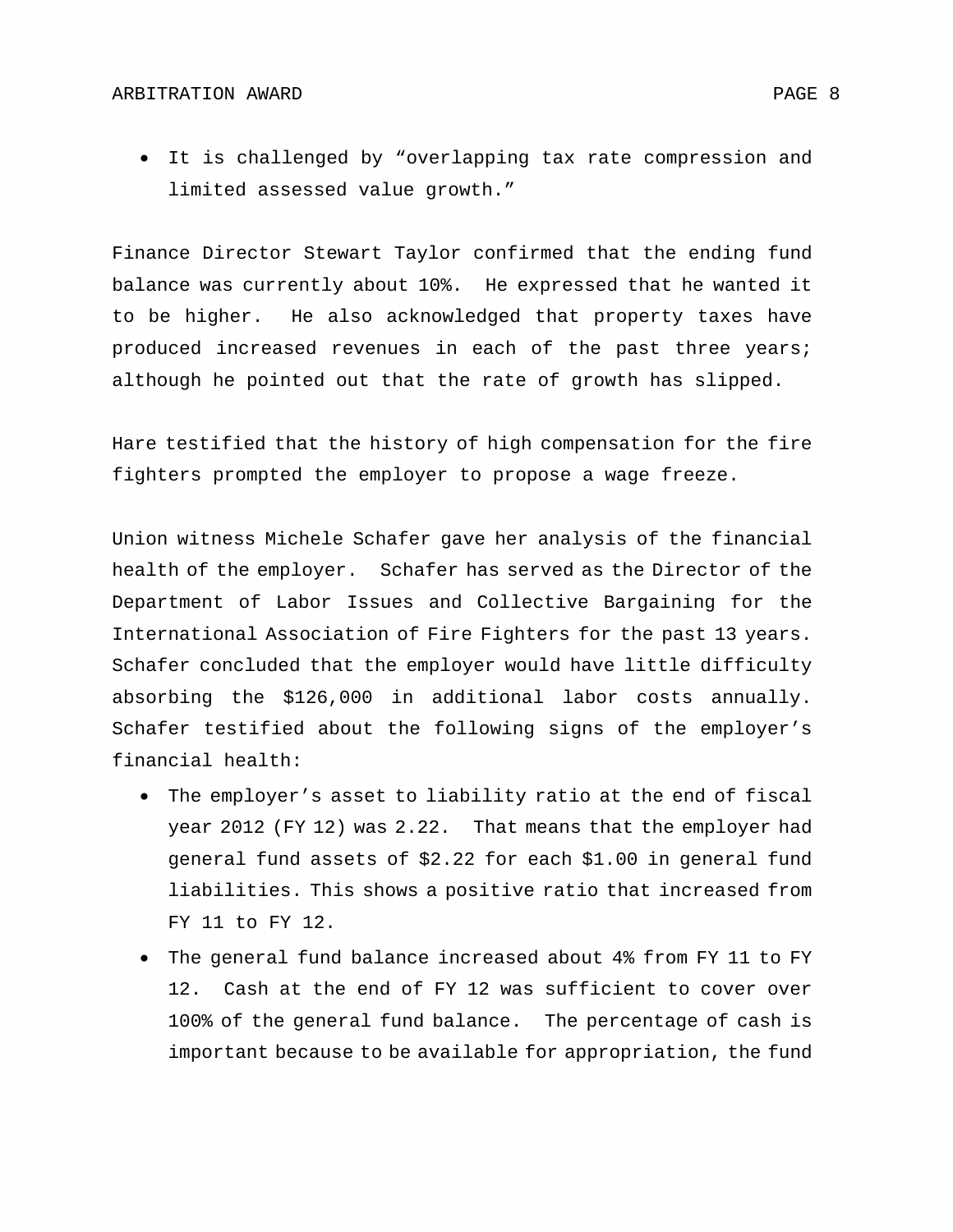balance has to be liquid, i.e., available in cash or investments that are easily converted to cash.

- Moody's Investor Service publishes Moody's on Municipals. That publication has advanced that a 5% reserve level is appropriate during relatively normal non-recessionary economic conditions. It also states that it is understandable if a city wanted to maintain a higher reserve level in uncertain financial times when the likelihood of drawing on the balance is greater. However, if a city feels a higher reserve is essential it should be able to justify the level it wants to maintain. Albany's fund balance is above the 5% guideline for all years reviewed.
- The Government Finance Officers Association endorses a guideline for general fund balance as a percentage of general fund expenditures. The employer percentage was outside the guideline only for FY 06 to FY 08.

Schafer's review of the data showed that the employer's overall revenue growth is steady. The employer's Comprehensive Annual Financial Report (CAFR) demonstrates that its property tax revenue, which is more than half of its general fund revenue, has increased from year to year. Over the last three fiscal years, the employer has had a steady growth in revenues. The ending fund balance as a percentage of total revenues was 11.36% for FY 10; 11.41% for FY 11; and 11.55% for FY 12. These are all above the employer's policy of maintaining a minimum fund balance of 5% of its annual revenues. The costs of the union's wage proposal would not drop the ending fund balance near to the 5% threshold.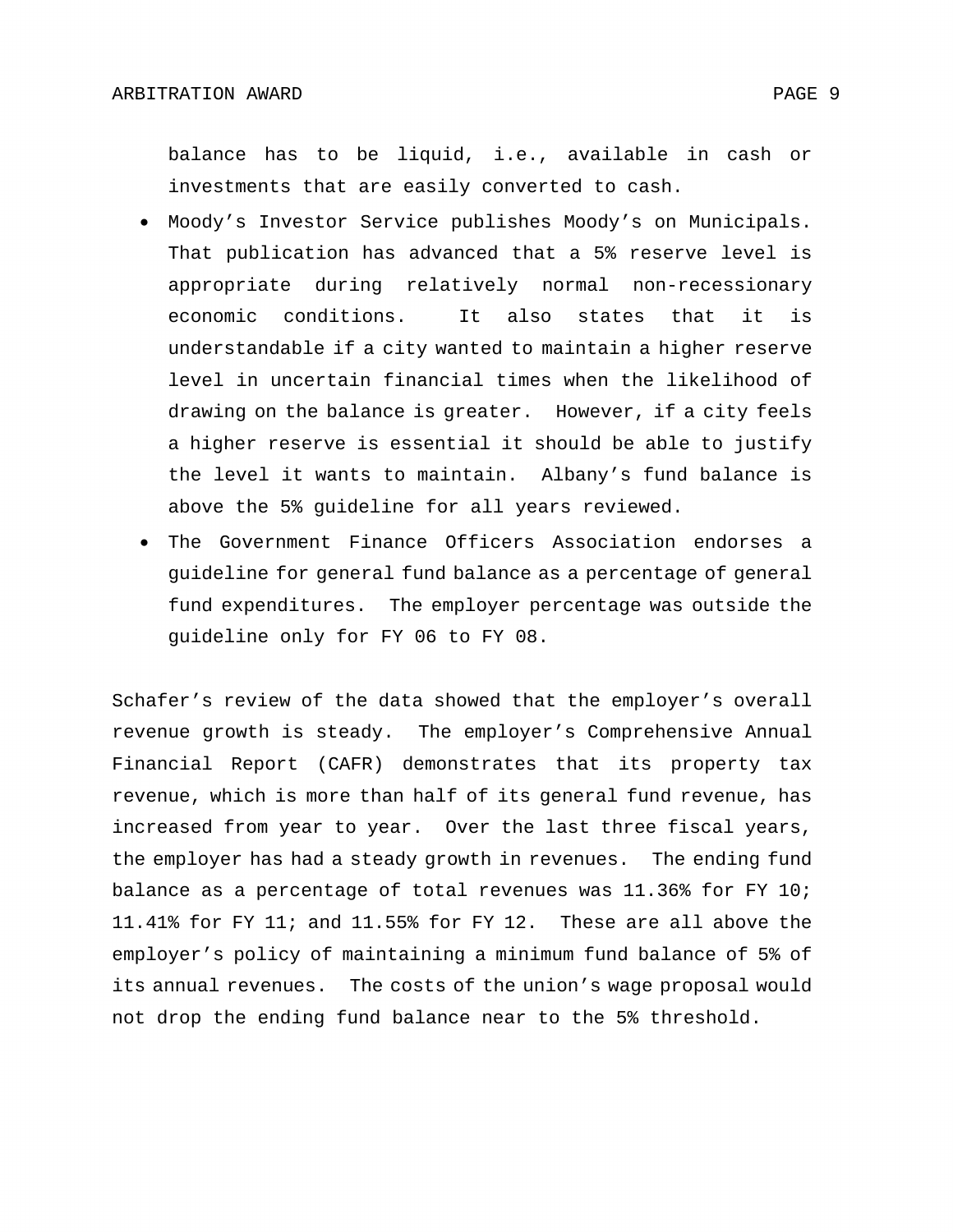As further proof of the employer's ability to pay the wage increase, the union points out that the department acknowledges that it does have money. It just purchased a new SUV for the Fire Department's Battalion Chief at the cost of \$75,000.

### Hidden revenues –-

The union also claims that the employer has sources of "hidden revenues". One is an \$18.5 million settlement it received from PepsiCo in March 2010. The employer is reluctant to commit to funding ongoing labor costs with monies from a one-time settlement. The employer's reluctance is understandable. Onetime monies are not an appropriate funding source for on-going commitments. They are better set aside for one time expenditures such as capital projects.

The union further asserts that the employer has had a "cash windfall" in terms of a federal grant specifically to pay for the retention and hiring of fire fighters. In July 27, 2012, the employer was awarded a SAFER grant of \$1,197,300 over two years. The terms of the grant call for the money to be spent on salaries and benefits (exclusive of overtime) for rehiring, retention and/or attrition categories. To qualify for the grant, the employer must maintain staffing at the level that existed at the time of the award. It must also commit to maintaining SAFER-funded staffing for two years. The employer has hired six full-time fire fighters with the SAFER money.

Employer witnesses testified that the SAFER money cannot be used to pay for labor costs of the employer's pre-existing employees, including wage increases. However, the union countered credibly that the six new fire fighters, hired with the SAFER grant money,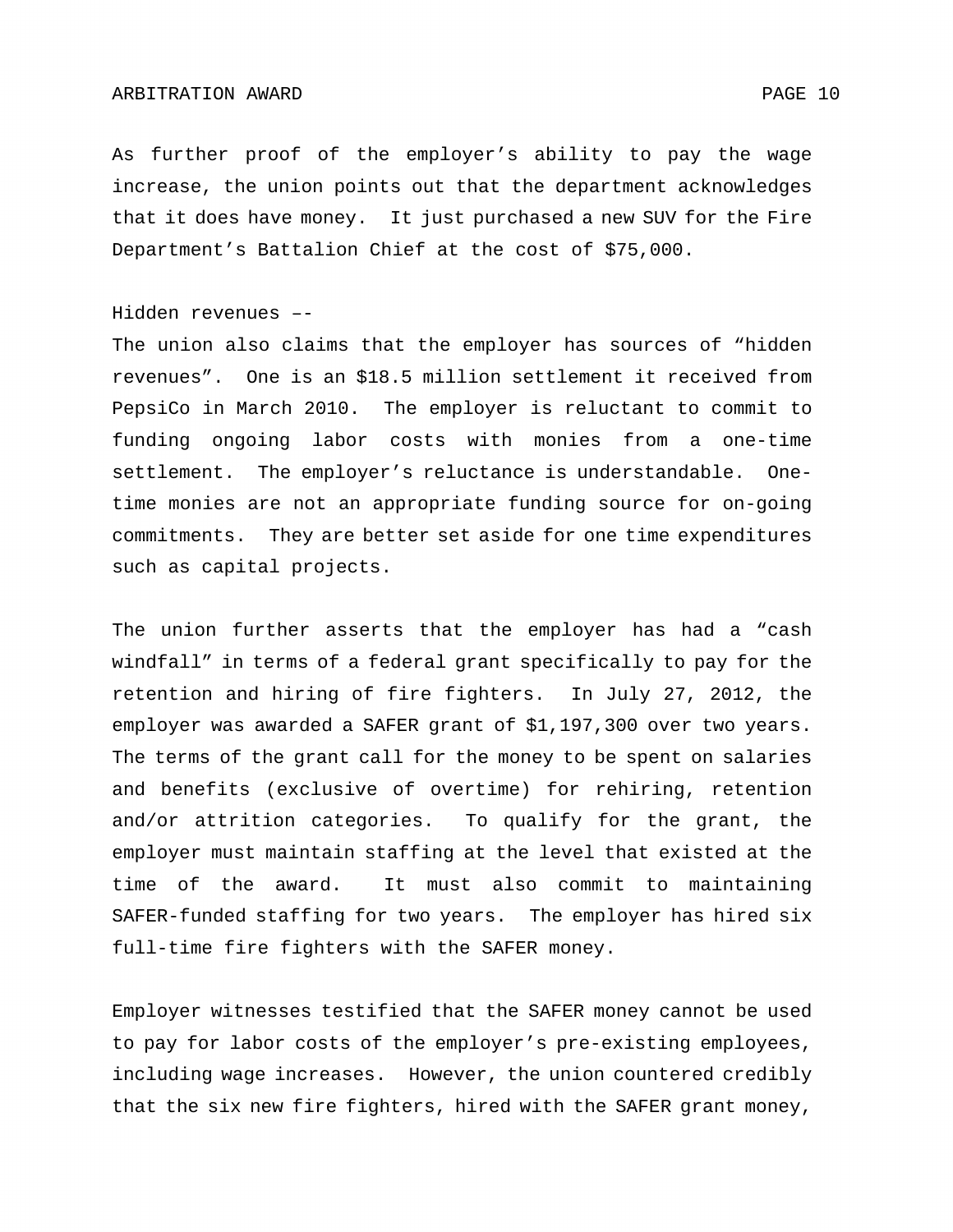will reduce overtime costs of the fire department, currently budgeted at \$480,000. The union sees this decrease in overtime expenses as another pocket of "hidden" money available to the employer for funding the \$126,000 cost of a 2% wage increase.

Finally, the union contends that the police and fire levy, which the citizens recently approved, adds close to \$3 million to the two departments each year for the next five years.

Conclusion on Ability to Pay --

None of the Moody's points that Hare quoted ring a death knell. In fact for 2012, the employer had annual revenues of over \$29 million; the union's proposal is .04% of the annual revenue. As of June 30, 2012, the employer had a cash balance of \$2.82 million; the union's proposal is 4.46% of the cash balance. The union's proposal is a fiscally responsible approach that is well within the employer's resources.

The employer would like to modify the statute to add an adjective to the "ability to pay" criteria. The employer develops a new standard – relative inability to pay. The employer argues that the employer's revenues are "essentially flat." The record shows otherwise.

There is no question that public employers have had challenging economic times over the past few years. The City of Albany has not been exempted. Since 2009, the employer reduced the number of budgeted positions from 428 FTEs to 383 FTEs. The Fire Department, itself, lost 6.4 budgeted FTEs. But the fire fighters have been aware of the squeeze on the employer's dollars. They took a wage freeze in FY 10 – 11. Additionally, the SAFER grant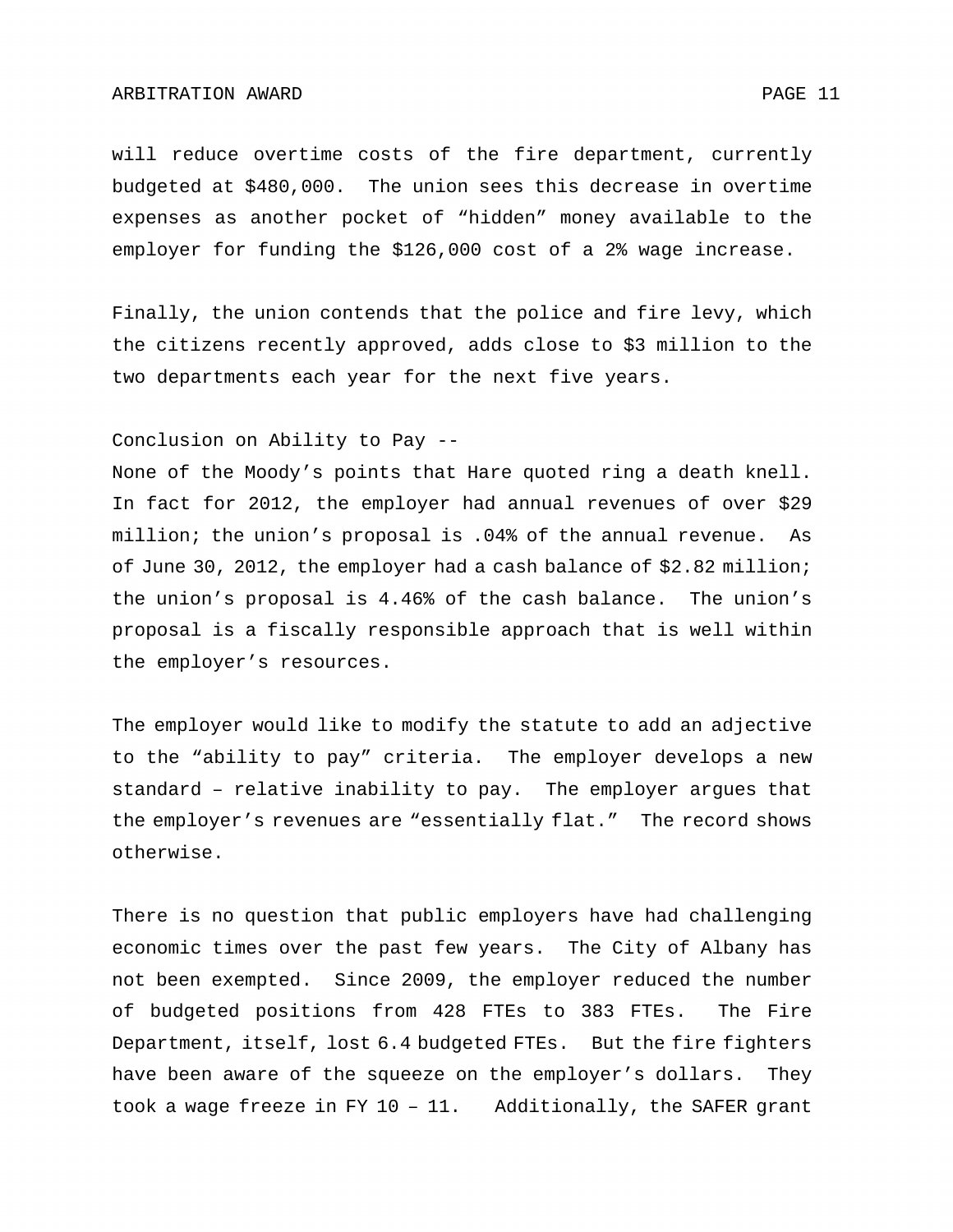allowed the hiring of six new FTE's in the fire department; three filled vacant positions and three filled newly created positions. So the employer is pulling the fire department out of the morass it was in five years ago.

In predicting pressure on the General Fund in his 2007 -2008 budget message, Hare cited increasing personnel costs. He specifically noted, however, "I do not mean to imply that wages or benefits are too high relative to the market or what might reasonably be considered fair. We have outstanding employees, and I believe it is in the community's best interest to offer compensation that will attract and retain high quality workers." That was the employer's belief at the height of the recession. The only new sentiment noted in the record now that the employer is emerging from the recession is that the fire fighters have had a high level of compensation over the years. The record demonstrates, however, that Albany's fire fighters are actually below their comparables.

The public policy statement of the interest arbitration statute at ORS 243.742(1), states that "where the right of employees to strike is by law prohibited, it is requisite to the high morale of such employees and the efficient operation of such departments to afford an alternate, expeditious, effective and binding procedure for the resolution of labor disputes …" The employer is correct to point out that interest arbitration is provided as an alternate to the right to strike. It should not be used to achieve more than what could be gained through collective bargaining and the strike process. This conclusion, though, is applicable to both parties. Given the employer's financial position, absent interest arbitration, would it reasonably have taken a strike by its fire fighters, thus shutting down the provision of fire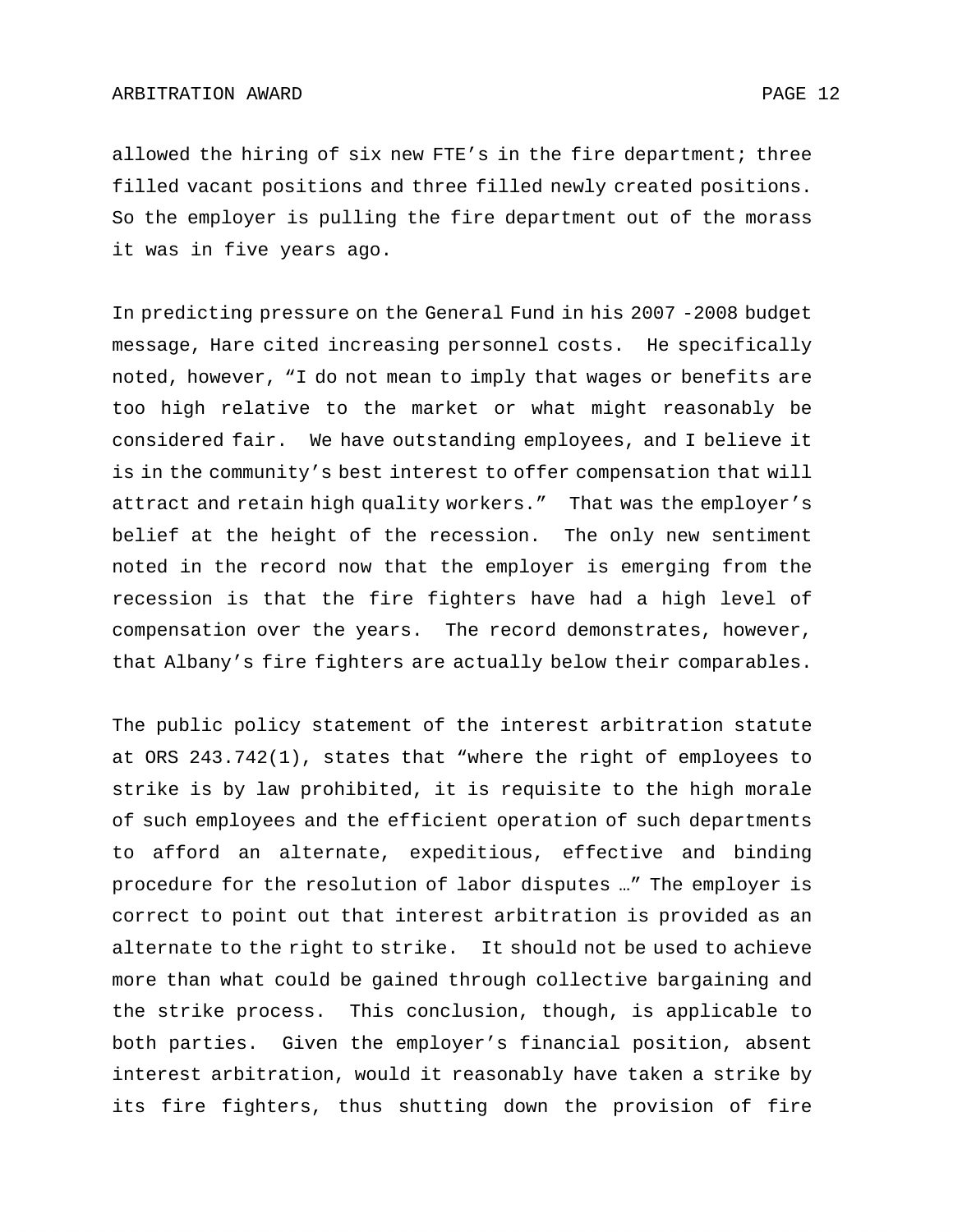suppression and emergency medical services to its citizens over \$126,000? That does not seem reasonably likely.

The employer should not have it both ways – claiming both riches and poverty. Both the city manager and the finance director have told local media that the employer's revenue picture is brighter as compared to a year ago. City Manager Hare reported, "Revenues are projected to be stable to slightly increasing property tax revenues." Hare is also quoted as saying, "… new buildings are being added to the property tax rolls, some properties are increasing in value and in some cases we are seeing increasing collection rates." The employer cannot tell its citizens that it has a safe revenue position, then tell its employees that it is broke.

What the employer characterizes as a "relative inability to pay" appears to be more of an unwillingness to pay. An unwillingness to pay is not a statutory standard.

### Maintaining a Trained Work Force

I determined above that public welfare can be addressed by maintaining a trained work force. The statute also states that the employer's ability to maintain the work force be examined as a secondary criteria. ORS 243.746(4)(c) acknowledges that an Interest Arbitrator can consider the ability of the city "to attract and retain qualified personnel at the wage and benefit levels provided." The union agrees that the employer has not experienced significant problems with attracting and retaining employees. It posits that that might change if the employer's proposal is awarded, since that would cause two years of wage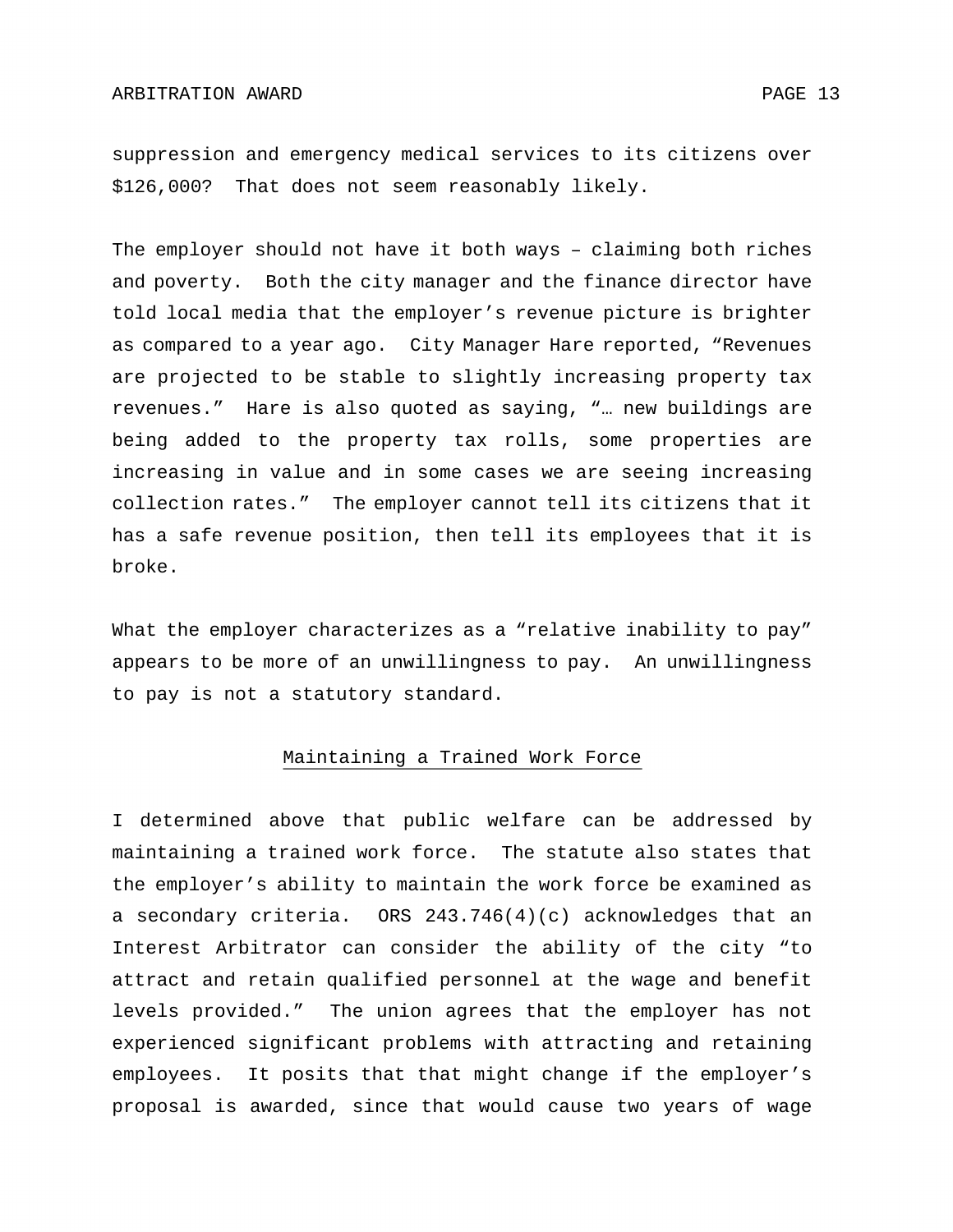freezes over a three year period. However, both parties agree that the employer does not have a present history of any recruitment or retention problems. Specifically, when the employer recently hired the six fire fighters through the SAFER grant, it had no difficulty attracting applicants.

As the employer points out, the interest and welfare of the public criterion includes the ability of the employer to sustain public support for public employees and city government. I find it significant that the employer's survey of its citizens shows that the public approves of the work of the fire department more than other city departments and programs. The citizens appreciate the trained workforce to maximize fire suppression services and the delivery of emergency medical services. The citizens of the City of Albany supported the recent police and fire levy. It can be reasonably concluded that the citizens believe that it serves their interest and welfare to fund their Fire Department and maintain a trained workforce.

### Comparables

Both parties spent considerable time in their presentations arguing about which other employers are good comparable jurisdictions to this employer under ORS 243.746 (4)(d) and (e). Sub-section (d) directs that an Interest Arbitrator should consider "The overall compensation presently received by the employees, including direct wage compensation, vacations, holidays and other paid excused time, pensions, insurance benefits, and all other direct or indirect monetary benefits received." Then the statute at subsection (e) calls for a comparison of this overall compensation to the overall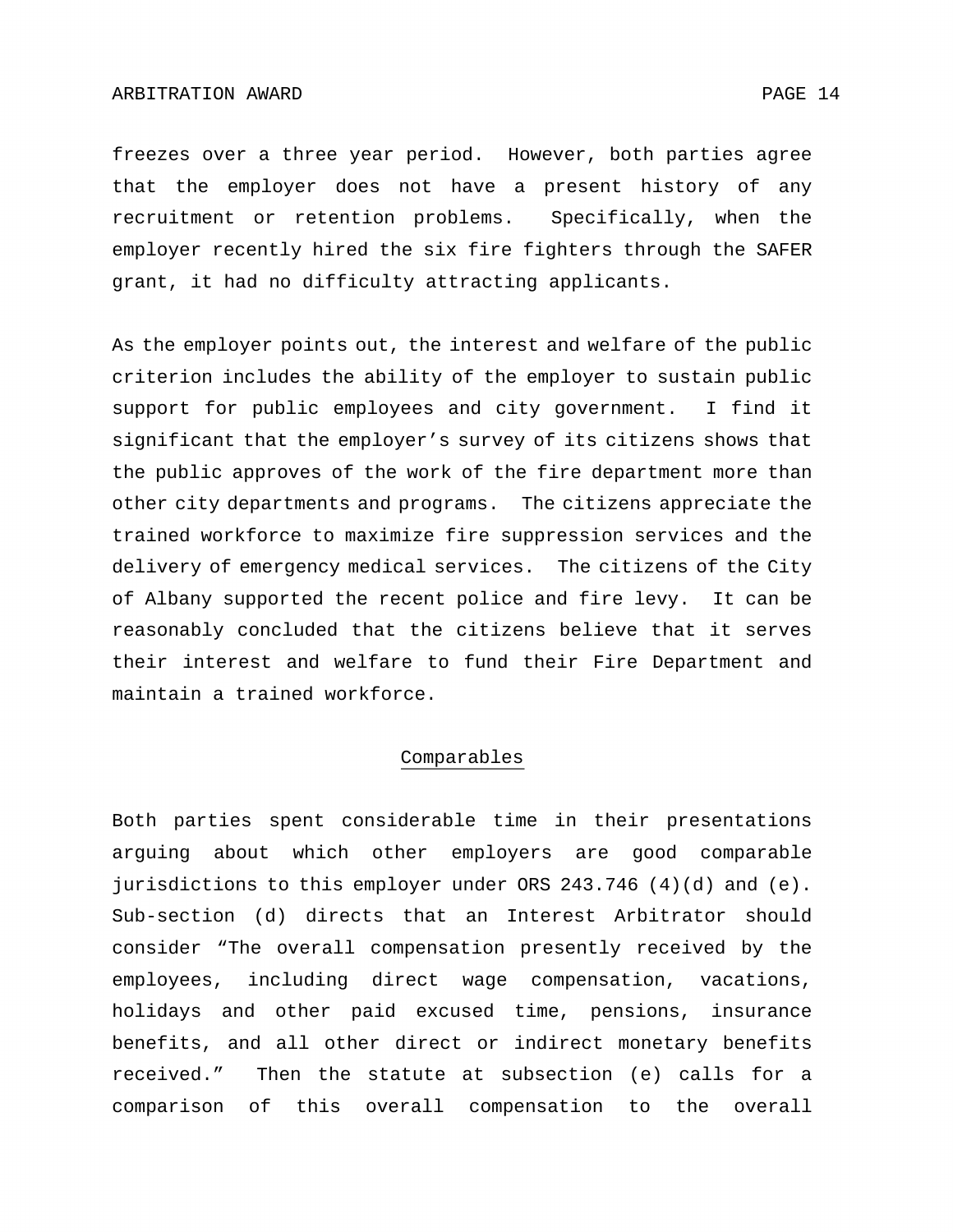compensation of "other employees performing similar services with the same or other employees in comparable communities."

The statute defines "comparable" jurisdictions as "communities of the same or nearest population range within Oregon." Population is the only statutory test of comparability in (e). Both parties acknowledge that the statute does not define "same or nearest." It does not link same or nearest to a specific number of comparators or to a specific percentage of the population of the subject city.

Employer's list --

The employer begins by looking at cities with populations within 20,000 of its own. That method generated an initial list of:

| COMPARATOR    | POPULATION |
|---------------|------------|
| Springfield   | 59,695     |
| Corvallis     | 54,520     |
| <b>ALBANY</b> | 50,520     |
| Tigard        | 48,415     |
| Lake Oswego   | 36,725     |
| Keizer        | 36,715     |
| Grants Pass   | 34,660     |
| McMinnville   | 32,370     |
| Oregon City   | 32,220     |

[From Portland State University Population Research Center, March 2012]

The employer then deleted Tigard and Oregon City from the list because their citizens receive fire services through a fire district that serves a population much larger than the other comparators. The employer added Redmond Fire and Rescue Fire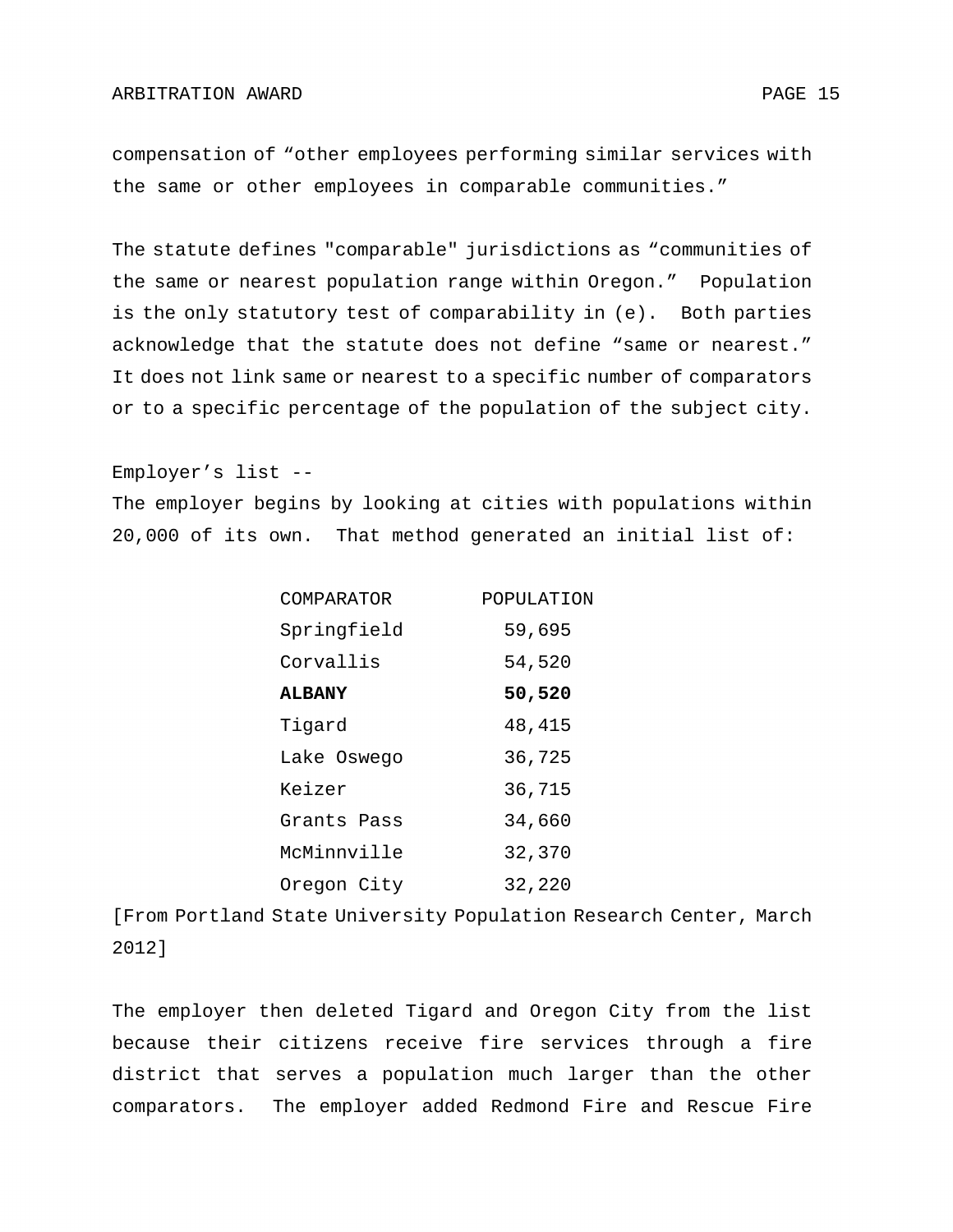District since the district's population (45,000) is close to Albany's even though the City of Redmond's population (26,305) is below the 20,000 band that the employer originally used.

The employer's final list is:

| COMPARATOR            | POPULATION |
|-----------------------|------------|
| Springfield           | 59,695     |
| Corvallis             | 54,520     |
| <b>ALBANY</b>         | 50,520     |
| Redmond Fire District | 45,000     |
| Lake Oswego           | 36,725     |
| Keizer                | 36,715     |
| Grants Pass           | 34,660     |
| McMinnville           | 32,370     |

Union's list --

The union looked at an equal number of jurisdictions above and below the population of Albany. It asserts that this approach gives a fair representation of comparable jurisdictions. This methodology put both Beaverton and Tigard on the list. The union dropped Beaverton because it is duplicative of Tigard since both communities are served by the same fire district.

| COMPARATOR    | POPULATION |
|---------------|------------|
| Bend          | 77,455     |
| Medford       | 75,545     |
| Springfield   | 65,982     |
| Corvallis     | 55,055     |
| <b>ALBANY</b> | 50,520     |
| Tigard        | 48,695     |
| Lake Oswego   | 36,770     |
| Keizer        | 36,735     |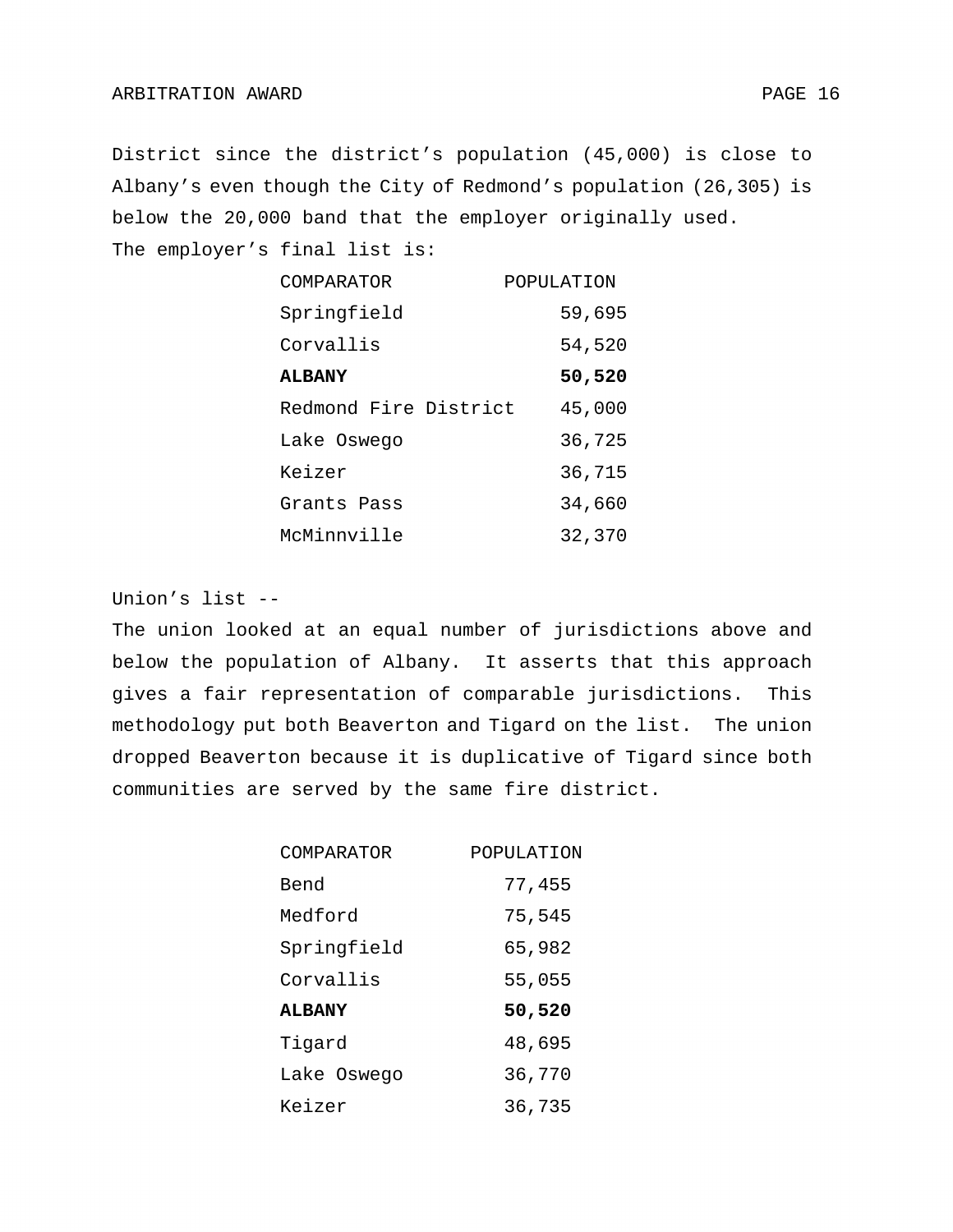| Grants Pass | 34,740 |
|-------------|--------|
| McMinnville | 32,435 |

[From Portland State University Population Research Center, 2012 estimates.]

The employer objects to the union's use of Tigard since it is part of a fire district. The union correctly points out that when the statute at hand was amended in 1995, the legislature could have included other indicia of comparability: geographic area; similar tax base; same governmental types (cities, districts, etc.); urban, suburban or rural. The final bill contains only population. Population must be our main guide. After all, the citizens of Tigard do receive fire services from salaried fire fighters. It is appropriate to examine what those salaries are.

Conclusion on the list of comparables --

The employer's list is weighted more towards cities that are smaller than the employer. It is curious that the employer deleted Oregon City and Tigard because they received fire services from fire districts, but it included Keizer which also gets its fire services from a fire district, albeit a much smaller one – the Keizer Fire District. The employer uses Redmond, with a population of 26,305, which is outside its enunciated parameter of 20,000 within Albany's 50,500 population. It includes Redmond by using the Redmond Fire District's population of 45,000 instead of the city's population. While that is a plausible approach to defining what is a "comparable community," the employer does not use the approach consistently.

The union points out that had the employer followed the approach of using fire district population size instead of city population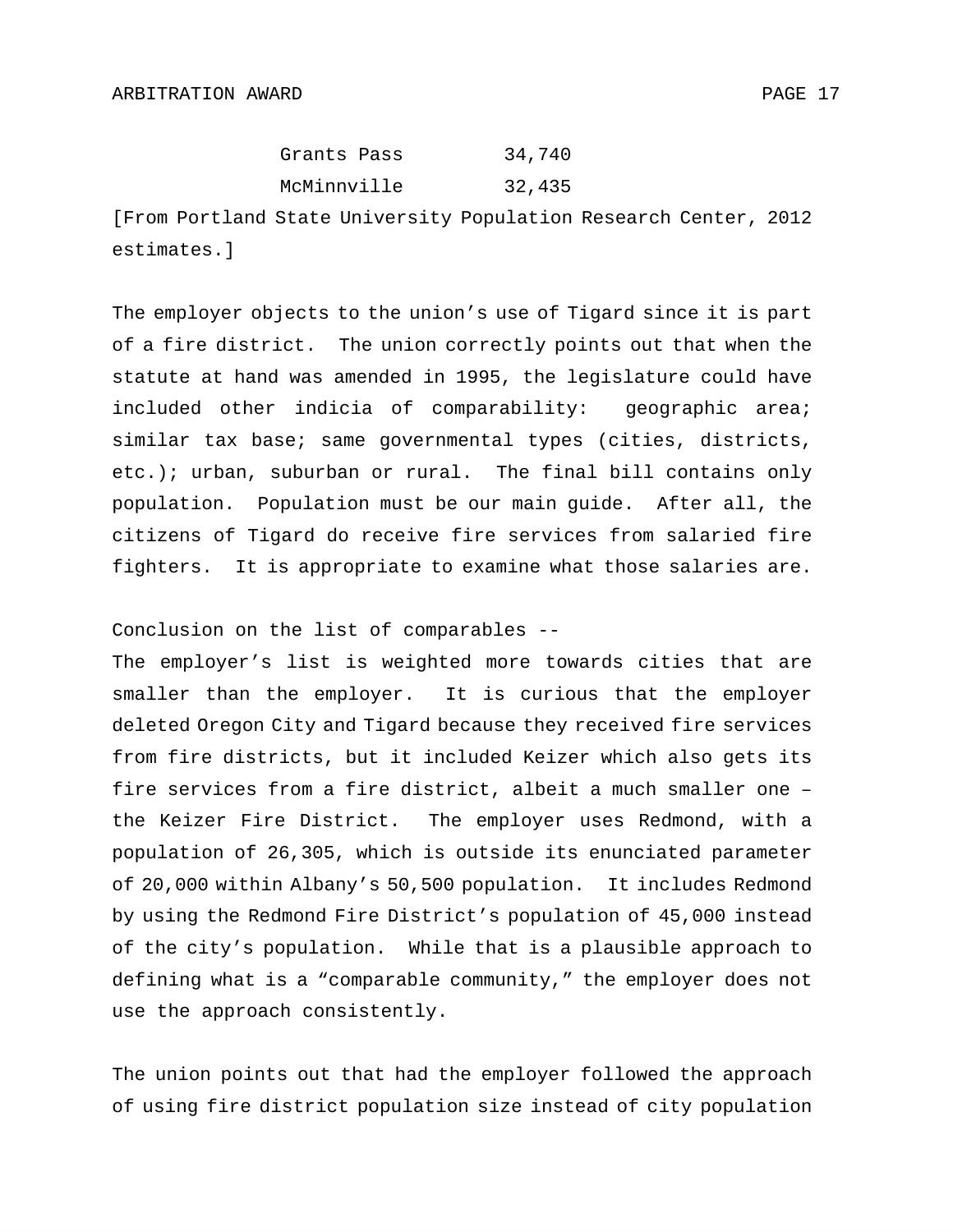#### ARBITRATION AWARD 2008 18

size, it would have had to include three other fire districts that are within 20,000 of Albany's population: Klamath County #1 (52,000), Jackson County #3 (49,000), and Marion County #1

(50,000). These three districts are actually closer in population to Albany than Redmond, the one district that the employer did choose to include.

The union produced a chart showing that the salary for the Redmond Fire District fire fighters is lower than that of Albany fire fighters, while the salaries of the other three districts are each higher than the employer's. It appears that the union is correct in arguing that the employer is targeting smaller, lower paying cities and districts, while excluding larger or better paying cities and districts.

The employer criticizes the union's use of a static number of comparators above and below the employer since this approach could ignore a jurisdiction that has an actually closer population to the city in the interest arbitration, although that is not the claim in this case. I find the union's approach defensible. The statute calls for comparators to be of the "same or nearest population range." "Range" establishes the limits between which a variation exists. *Black's Law Dictionary*, Revised Fourth Edition, defines range as "to have or extend in certain direction, to correspond in direction or line. "Range" allows for the examination of above and below a set point, since that is corresponding in direction.

The employer's inconsistent inclusions and exclusions tend to make its list less dependable. I adopt the union's list as appropriate comparable jurisdictions.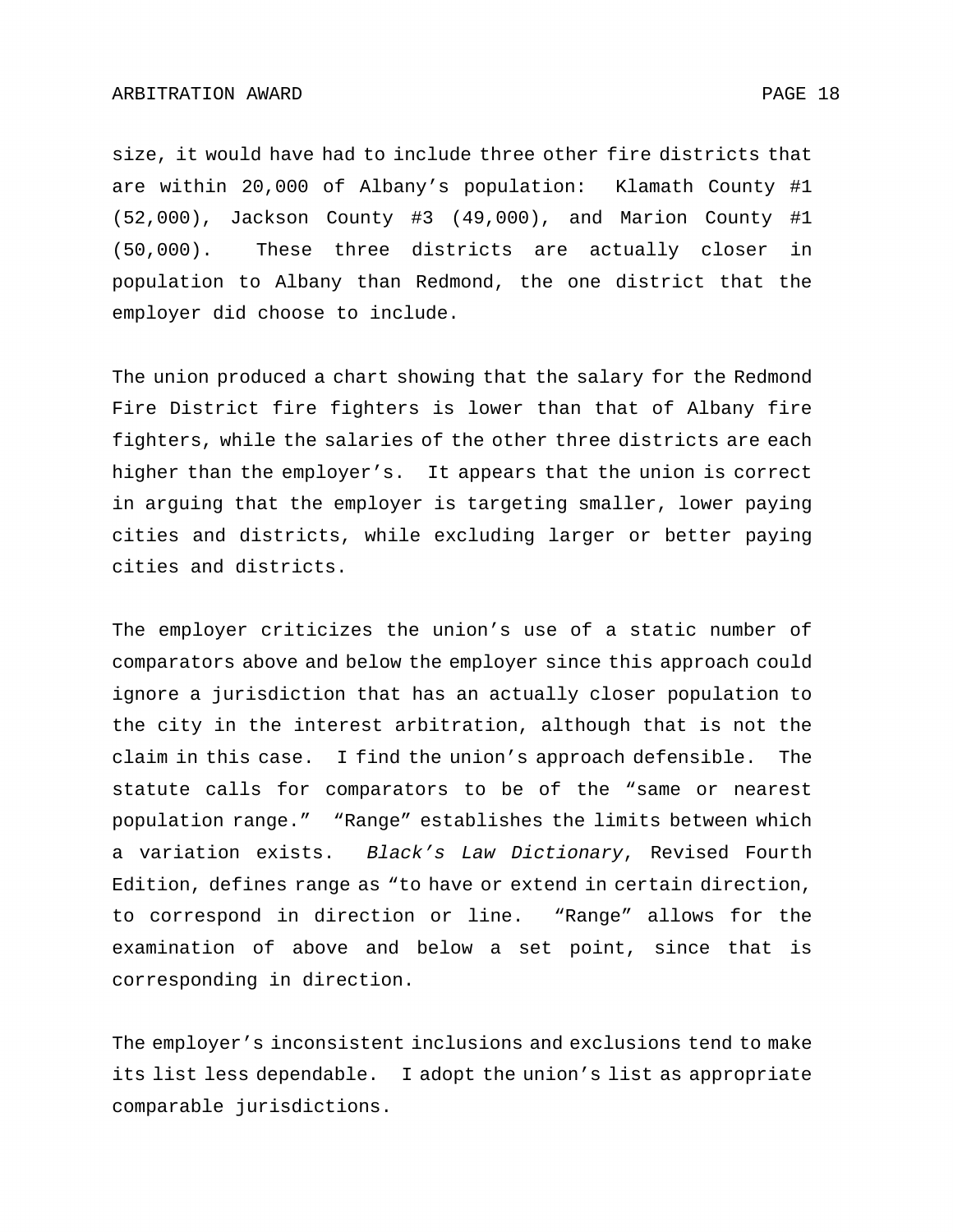#### Determining Benchmarks

In addition to differing on the formula to select "appropriate" jurisdictions, the parties also diverge on what are "appropriate" job classifications, and what should be the "appropriate" length of service in the job to be used as a benchmark.

The employer uses only three classifications in the bargaining unit to compare among the other jurisdictions. It explains that it used this approach because these classifications have the most employees in the bargaining unit: fire fighter (39 employees); Apparatus Operator (12 employees); and Lieutenant (13 employees). It claims that these are the most relevant classifications since no other classification has more than three employees. This approach, however, ignores all of the fire prevention employees.

After advancing the three classifications, the employer then calculated the average tenure of the incumbents to determine what year-of-experience salary level to compare.

The union benchmarks at three different levels for all classifications in the bargaining unit. The levels are entry (new hire), mid-career (15+ years) and senior (25 + years). It also charts the compensation of the Deputy Fire Marshal positions I and II.

By using the longevity of current employees to determine benchmark levels, the employer misses the fact that the bargaining unit mix could change at any time with retirements, disabilities, etc. The union's use of entry, mid-career and senior levels as benchmarks is more realistic for benchmark positions.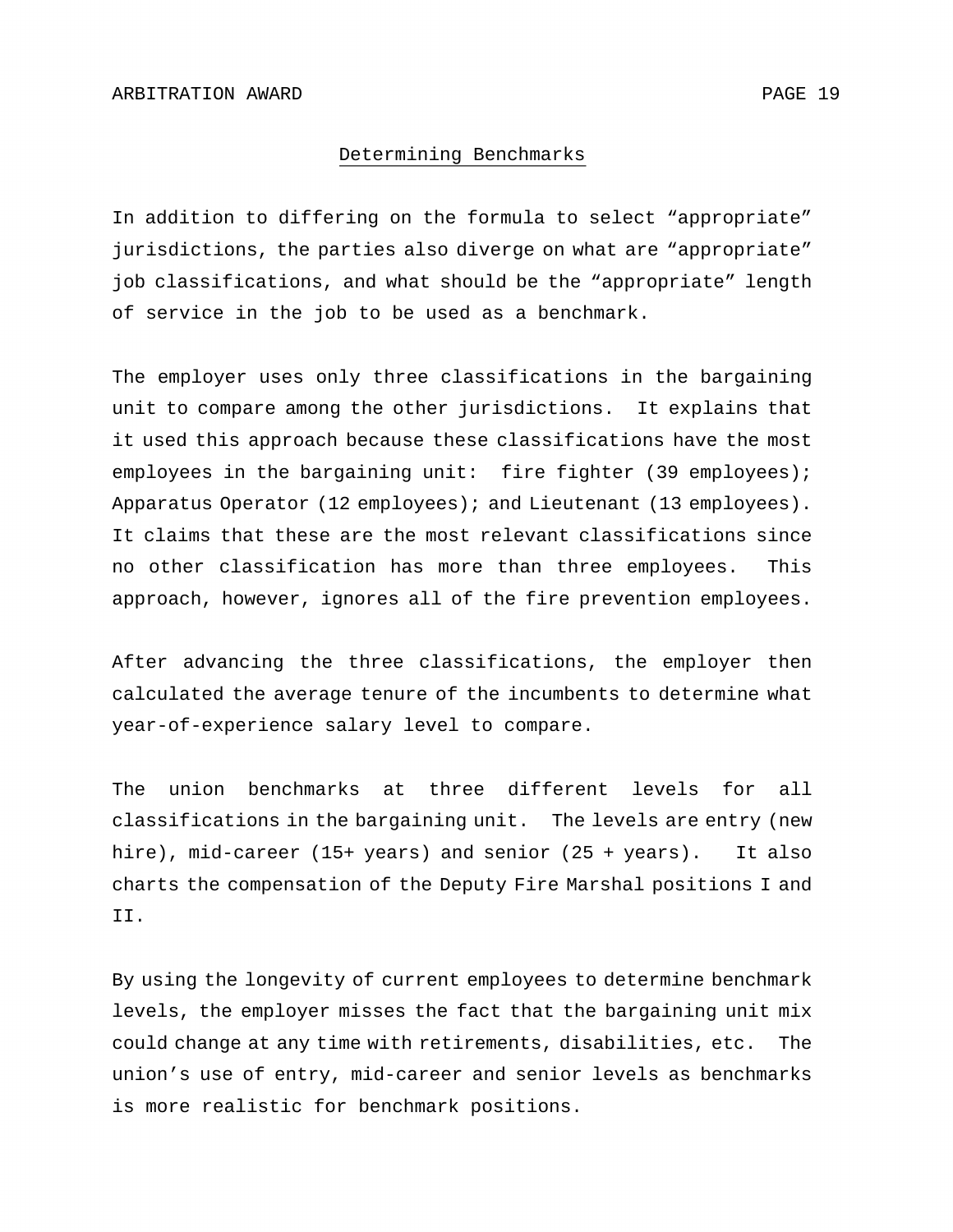The employer criticizes the union's inclusion of 2013 settlements. It argues that all of the comparator salaries should be taken from the date of July 1, 2012, since that is the beginning of the period of the wage reopener. I find that the parties benefit from the knowledge of other wage settlements for FY 2012-13 that came in from comparators. In dealing with the recession, other jurisdictions could have bargained wage increases or wage freezes. Parties might not start all their wage adjustments on the same date; what the salary level is at the end of the fiscal year is important data. The settlements that the union uses are for the same time period that the reopener covers. The union is correct to include the 2013 settlements since the collective bargaining agreement reopener is for 2012-2013. The use of current information makes the union's figures more accurate for comparison of the status quo.

The union's analysis shows that the bargaining unit is behind the average in overall compensation given by the comparables.

# Consumer Price Index (CPI)

The union presented an exhibit about the Consumer Price Index – All Urban Consumer, without contradiction, that the CPI-U for the life of the agreement has ranged from a low of 1.1% to a high of 3.9%. For the relative 28 months of the report, 12 months were below 2%, 15 months were above 2%, and one was right at 2%. The union's proposal for a 2% wage increase is in line with the index. The employer's proposed wage freeze is inconsistent with the change in the value of consumer prices.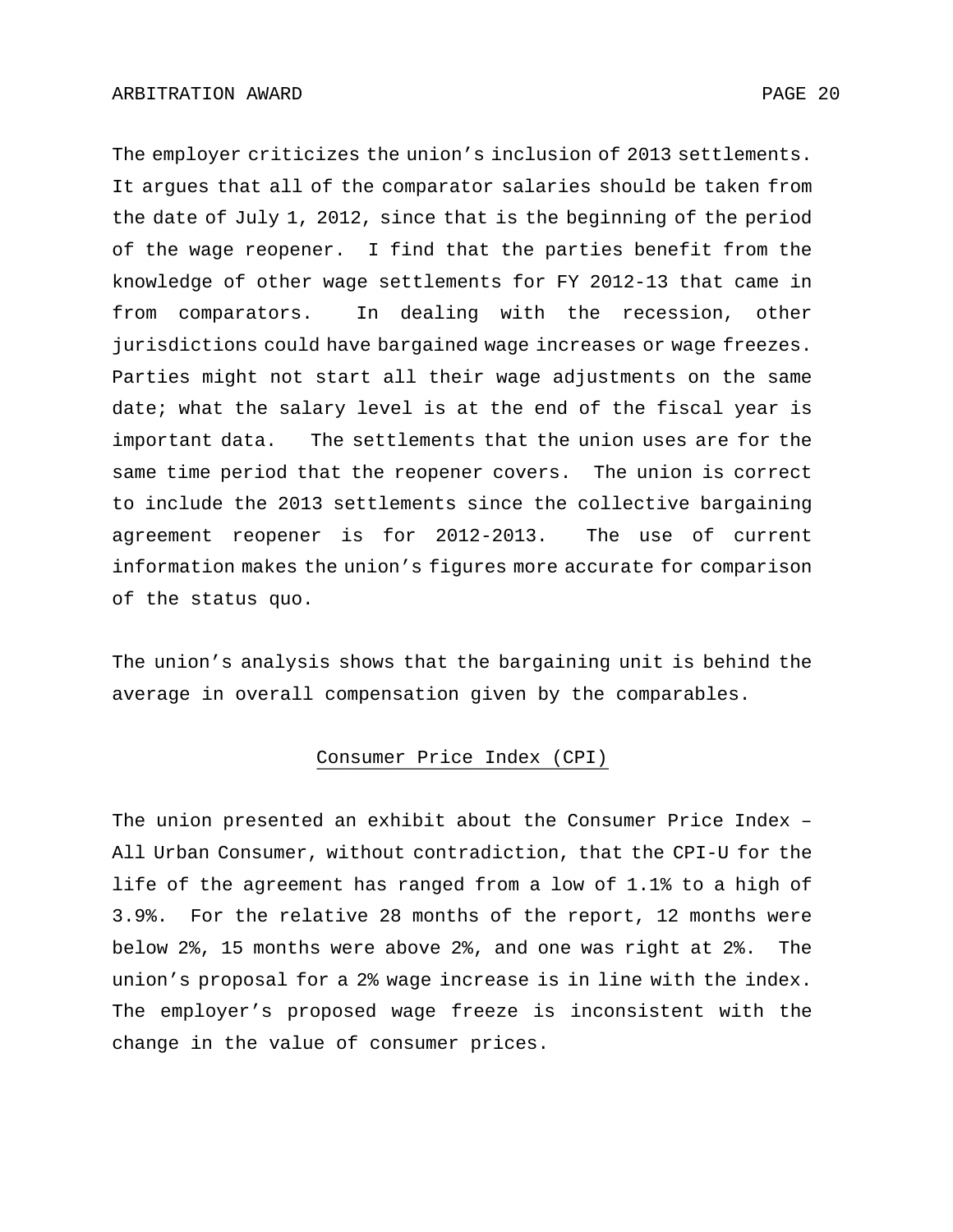### CONCLUSION

The employer has not established a compelling argument for a wage freeze. The union has proven that the employer can afford its wage proposal; that its proposal keeps it in parity with comparable jurisdictions; and that the proposal keeps pace with the cost of living.

Given the modest increase proposed by the union and the employer's financial picture, currently and as projected in the future, I find that the interest and welfare of the public in the City of Albany is best met by the award of the union's last, best offer.

The union's last best offer better satisfies the statute.